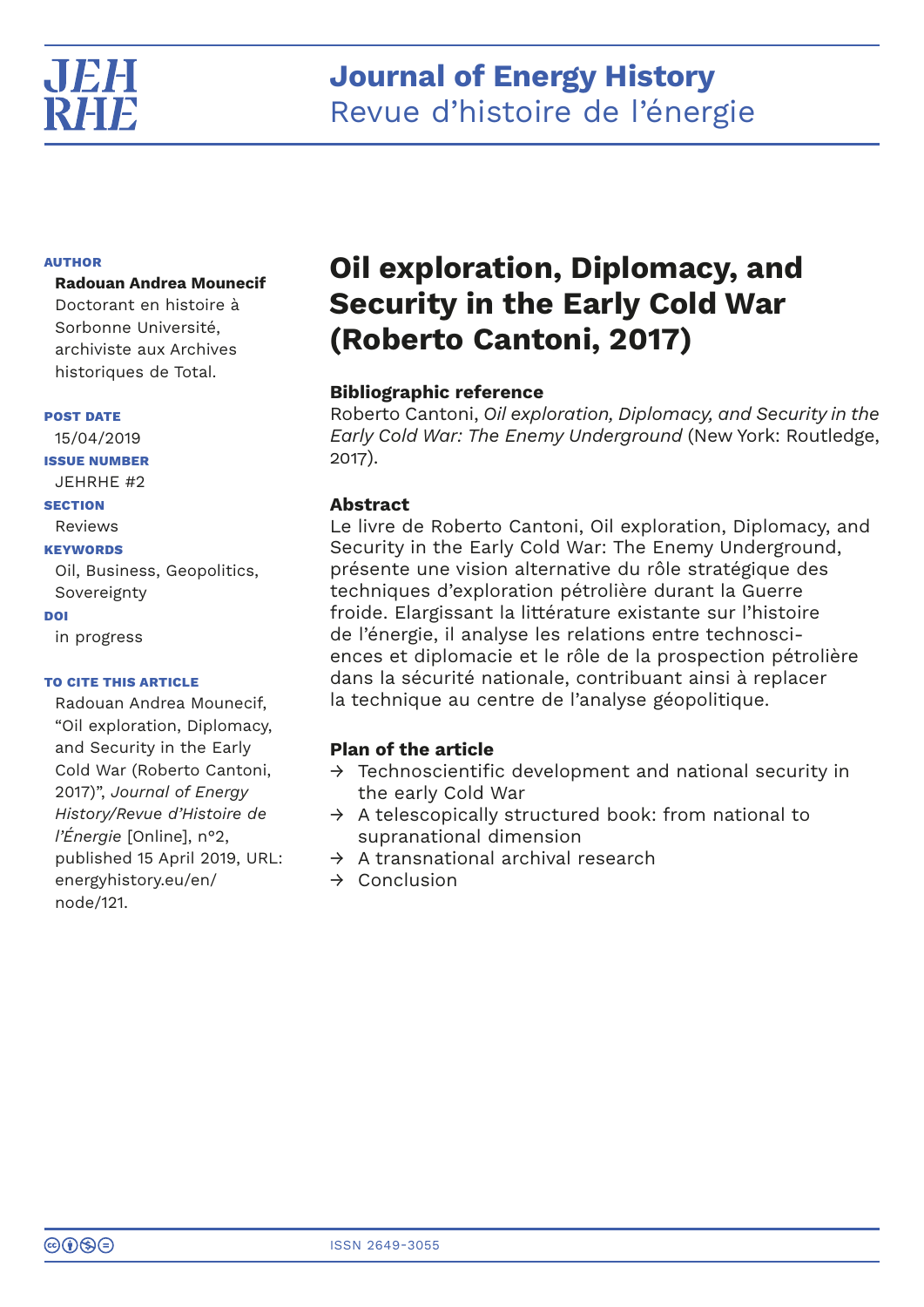

The main ambition of a history book is to enhance the reader's understanding of the present through the interpretation of past events. This is particularly true for the history of energy if we consider how this emerging discipline is committed to actively participating in the contemporary debate on energy transition. *Oil exploration, Diplomacy, and Security in the Early Cold War: The Enemy Underground* elucidates the strategic role of the technoscientific development of petroleum exploration industry in relation with international diplomacy and energy security, drawing a line of continuity between the early Cold War period and the present time. Roberto Cantoni's work combines a solid archival research, with an acute theorization of the role of technicians, technocrats and technical institutions in the definition of national, supranational and international energy security strategies between 1945 and 1962. Adopting a multidisciplinary approach and a multiscale perspective, the originality of this book lies in the transnational analysis of the technological development of petroleum industry confirming that "technology is not a tool of politics, but a mode of politics."**1** Differently from other scholars, Roberto Cantoni's work contributes to develop energy studies by focusing the 1

analysis on the role of science and technology in the history of petroleum industry.

# **TECHNOSCIENTIFIC DEVELOPMENT AND NATIONAL SECURITY IN THE EARLY COLD WAR**

Roberto Cantoni reconstructs the history of Italy and France's quest for energy self-sufficiency after World War II, presenting the role of oil prospection technology and geoscientific intelligence in the attempt to limit their dependence on Anglo-American oil supplies. The book shows how oil industry technoscientific development promoted by the Italian state-owned *Ente Nazionale Idrocarburi* (ENI), the French *Compagnie Française des Pétroles* (CFP) and the *Bureau de Recherche de Pétrole* (BRP) was a core element of France and Italy's national security strategies during the early Cold War. In particular, it shows how the acquisition of knowledge on geophysics and seismic methods has allowed these companies to find alternative sources of oil outside the producing regions controlled by the oil majors, setting the basis for an independent European energy sector. After tracing the historical evolution of France and Italy's national energy policies in the post-war period, the focus shifts towards a geopolitical perspective presenting the effects of the French and Italian oil commercialization strategies based on Algerian and Soviet oil on Cold War international dynamics. Contextualizing his analysis in the interconnecting framework of transnational history of science and technology and diplomacy of natural resources, Cantoni investigates the correlation between oil prospecting activities and national security, taking into consideration the involvement of technocrats and technical elites in diplomatic relation and policy making.**<sup>2</sup>**

In this book hydrocarbons do not lie at the center of the analysis because the access to oil resources is considered as the consequence of the possession of knowledge and the mastery

2

3

**<sup>1</sup>** Gabrielle Hecht, *The Radiance of France: Nuclear Power and National Identity after World War II* (Cambridge: MIT Press, 2009 [1998]).

**<sup>2</sup>** Roberto Cantoni, *Oil exploration, Diplomacy, and Security in the Early Cold War: the Enemy Underground* (New York: Routledge, 2017), 122.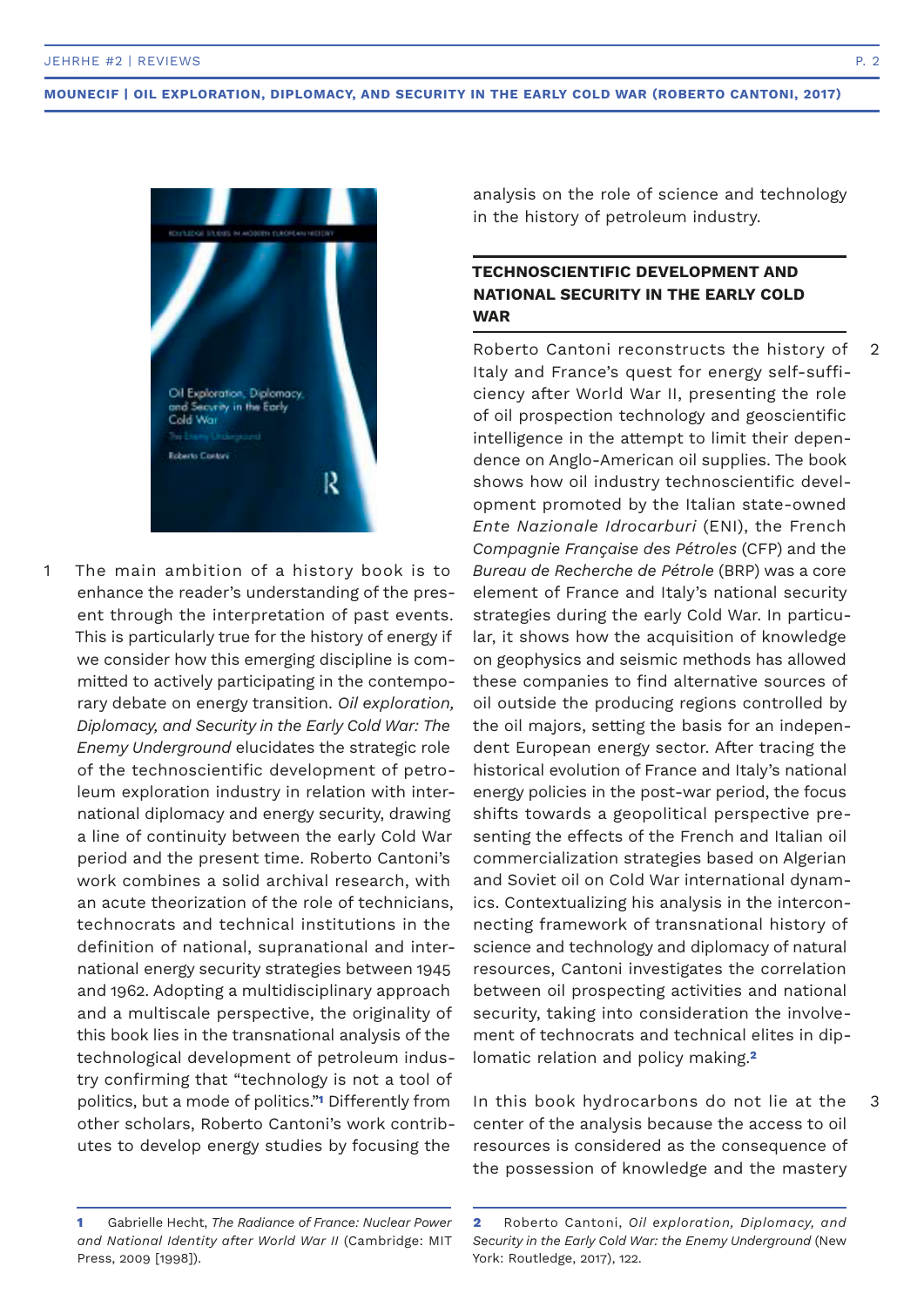of oil exploration, production and transportation technologies. As Cantoni explains, despite peak oil having been predicted for many years in various forms, fossil fuels have remained until today the main source of energy all over the world. This has been possible thanks to the development of new industrial processes that have made "the extraction of oil and gas from non-conventional reservoirs economically and technically viable."**<sup>3</sup>** In this sense, the development of oil prospecting technology and the collection of geophysical information of the underground were strategic tools for France and Italy at the end of World War II, contributing to strengthen their position in the international oil market ensuring their national security. Dispelling the myth of the lack of scientificness of oil exploration summed up by the old saying "oil is where you find it," the author demonstrates that oil discoveries "are not simply the result of individual exercises in data collection, but years of scientific and technological activities, industrial failures and success, and the high public and financial investment associated with them."**<sup>4</sup>**

Roberto Cantoni's hybrid theoretical framework is based on the operationalization of the concept of "transnationalism" in multiple dimensions. Considering their physical qualities, oil and gas are border-crossing resources, as oil transportations infrastructures also constitute transnational energy supplies networks. In the same sense, oil companies are transnational actors spreading their activities and structures all over the world. In this sense, the innovative argument proposed by the author rests on the transnational dimension of technoscientific knowledge in the field of geophysics and the crucial role played by technoscentists, and in the development of oil exploration and production in France and Italy. Underground prospecting activities represent the early stage of oil exploration, for this reason expertise in geophysical methods such as gravimetry, magnetic techniques and seismology, is a necessary pre-condition to limit the dependency on foreign companies. 4

Shifting from a macro-historical to a micro-historical perspective, the author focuses on the process of professionalization of geophysicists in the oil sector, presenting their scientific background and their transnational mobility. Emphasis is placed on the "neglected role of oil exploration geosciences"**5** in contemporary literature on energy history.**6** This is particularly due to the perception of geophysics as a "conventional" and "uninteresting" technology, the scarcity of archival sources and the prominence of nuclear culture during the Cold War.**7** Defying this lack of interest, the book presents the strategic role played by geophysicists from the US-based prospecting companies working in the Sahara training European companies' technicians, and the role of technology in the systematic oil discoveries during the 1950s. Furthermore, the originality of his interpretation of the early 1960s "midstream shift,"**8** lies in the analysis of the correlation between the decline of geophysical activities and the sharpened focus on pipeline technology. In fact, the overproduction due to the abundance of Algerian and Soviet oil on the European market imposed a reduction of exploration activities and a focus on the acquisition of pipeline construction know-how so as to ensure national security and international market stability.

#### **5** *Ibid*., 4.

**6** According to the author geophysics have a limited place in contemporary literature: few works in history of technosciences and monograph studies of geophysical companies such as Compagnie Générale de Géophysique and Schlumberger have been published. Louis A. Allaud and Maurice H. Martin, *Schlumberger: The History of a Technique* (Hoboken: John Wiley & Sons 1972). Ken Auletta, *The Art of Corporate Success: The Story of Schlumberger* (New York: Penguin, 1985). Charles Carpenter Bates, Thomas Frohock Gaskell, Robert B. Rice, *Geophysics in the Affairs of Man: a Personalized History of Exploration Geophysics and its Allied Sciences of Seismology and Oceanography* (Oxford: Pergamon Press, 1982). Geoffrey C. Bowker, *Science on the Run: Information Management and Industrial Geophysics at Schlumberger, 1920-1940* (Cambridge: MIT Press, 1994). Compagnie générale de géophysique, *CGG: 1931-2006: 75 ans de passion* (Paris: Chêne, 2006).

5

**<sup>3</sup>** *Ibid*.

**<sup>4</sup>** *Ibid*., 3.

**<sup>7</sup>** Cantoni, *Oil Exploration*, 15.

**<sup>8</sup>** *Ibid*., 168.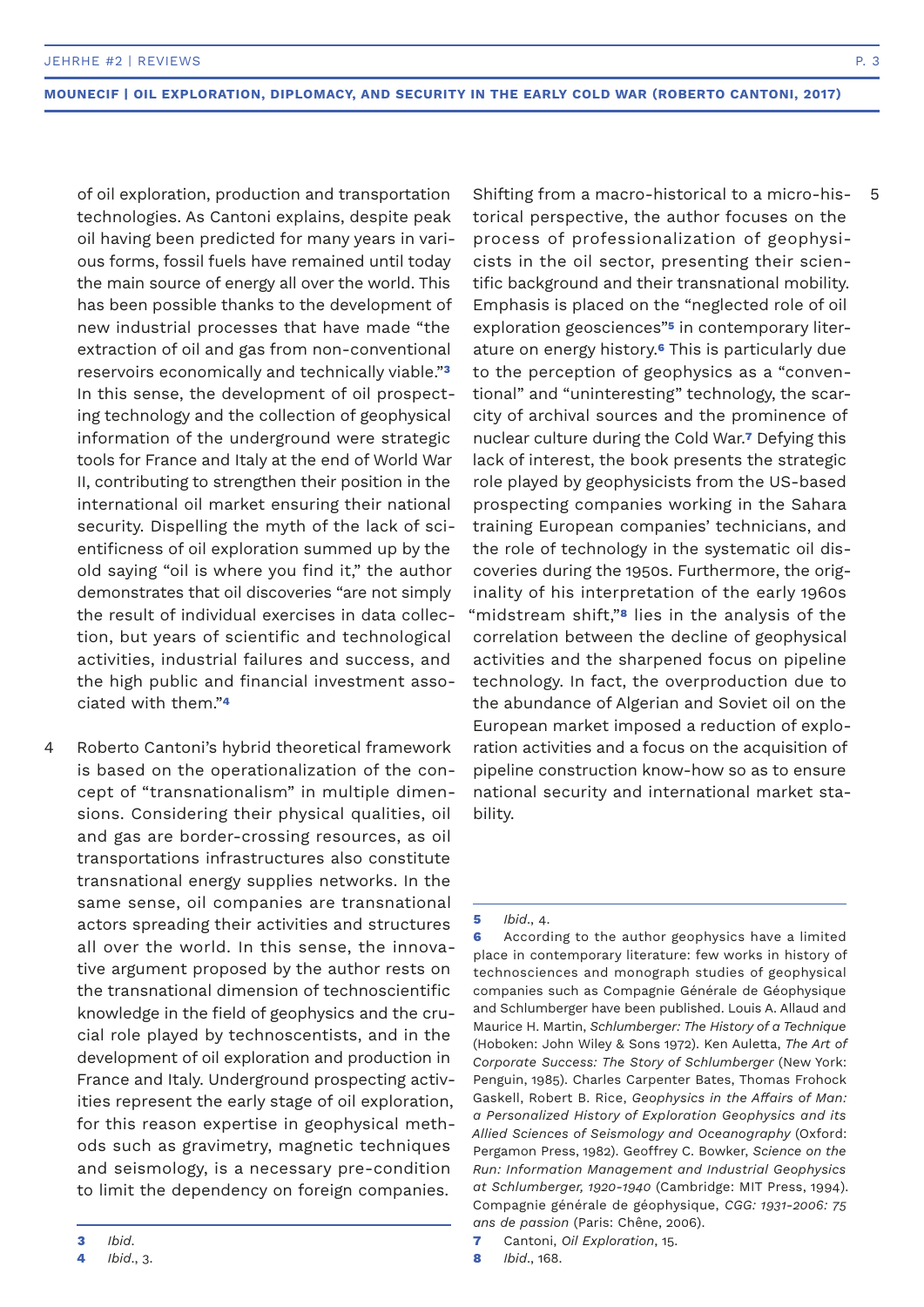# **A TELESCOPICALLY STRUCTURED BOOK: FROM NATIONAL TO SUPRANATIONAL DIMENSION**

- *Oil exploration, Diplomacy, and Security in the Early Cold War: The Enemy Underground* is a book characterized by a geopolitically "telescopic" structure.**9** The reader will be guided through the Cold War oil intrigues, shifting from national to supranational and transnational dimension. This multiscale analysis fosters the understanding of the strategic role of oil exploration technologies in the reconfiguration of oil industry that characterized the period between the end of the 1940s and the early 1960s. 6
- In the first chapter, Cantoni traces the post-war reconstruction of Italian oil exploration industry and the early steps of the Italian national oil company ENI on the international scene. He overviews the Anglo-American strategy to take control of oil exploration in Italy and their attempt to re-establish the pre-war distribution of the Italian market thanks to the geophysical data in their possession. Cantoni analyses the foundation of ENI in the early 1950s highlighting the role of geoscientific knowledge whose acquisition granted the company greater independence in the development of oil exploration plans. The author praises the foresightedness of Enrico Mattei's long term strategy which encouraged the training of Italian technicians and the autonomization of the Italian national company through the transfer of foreign technology. 7
- In the second chapter Cantoni discusses the reorganization of French oil industry in the aftermath of World War II and the implementation of the new oil policy based on the development of a national oil exploration *savoir-faire*. In particular he analyzes the evolution of CFP strategy in decentralizing the company's core business from Middle East to Africa, other than the establishment of research institutes and public agencies dedicated to hydrocarbons such as the *Bureau de Recherche de Pétrole (BRP)* or the *Institut Français du Pétrole (IFP)*. He questions the role 8

of Pierre Guillaumat and the influence of the French technical elite in the implementation of a French national oil policy through the development of oil prospection in remote French colonial territories such as the Sahara.

After showing the key role of American companies in training French exploration geophysicists, the third chapter investigates Algerian oil diplomacy adopting a multilateral perspective. In this sense the author proposes an analysis of the Algerian decolonization process that goes beyond the classical literature characterized by a French-Algerian bilateral perspective. Cantoni shows how scientific and technological knowledge is at the heart of the secret war for hydrocarbons that involves France, foreign government officials, the intelligence service, and oil companies.**10** In this context, he analyzes oil discoveries in the Sahara, highlighting the importance of geophysical information in the definition of new strategies that combine French political and economic ambitions with foreign companies' interests. Roberto Cantoni argues that the need to accelerate exploration activities in the Sahara during the Algerian war of independence encouraged French authorities to adopt a "half-open-door policy," admitting American companies affiliates in the Sahara. He explains the key role of US technology and investments for the French development plans in the Sahara as well as the need to contrast the Algerian National Liberation Front 's (FLN) lobbying activities that were offering American companies the priority in oil concession in exchange for political and economic support for Algerian independence. Discussing ENI's secret agreements with the Algerian independentists, Cantoni questions the role of technical knowledge transfer for the emancipation of the newborn African state. 9

Widening the scope of the analysis, in the 10fourth chapter Cantoni introduces the concept of "mid-stream shift." After the period characterized by the multiplication of oil discoveries and the oversupplying in oil market, the author explains the shift from prospection technologies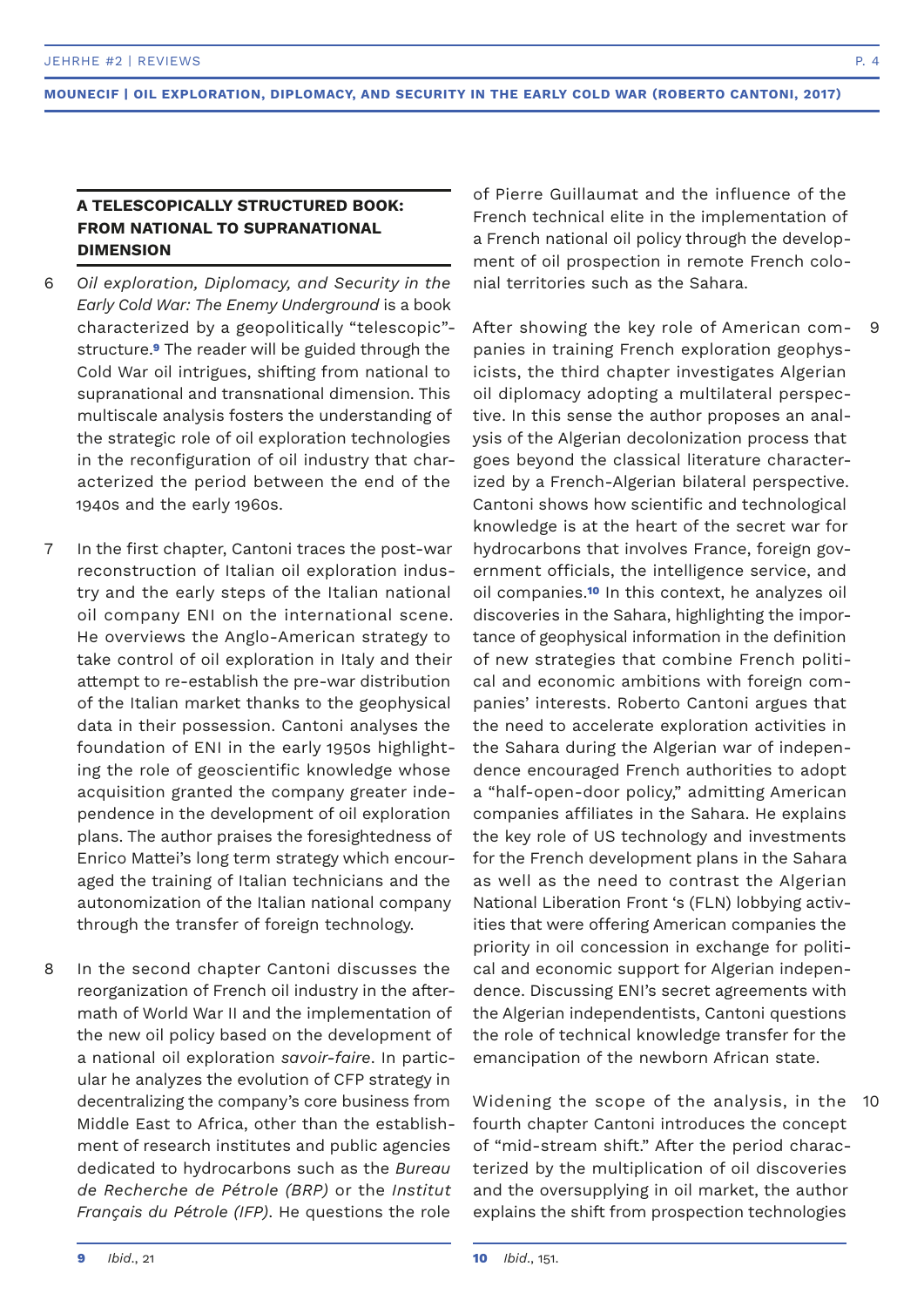(upstream sector) to transportation technologies (midstream sector) in the national security priorities. The "mid-stream shift" induced a drastic reduction of the oil companies' prospecting activities while national energy strategies converged towards the commercialization of crude oil and the construction of pipeline transportation facilities. Furthermore, the author shows that the decline of geophysical activities at the end of the 1950s is inversely proportional to the rate of innovation invested in prospecting methods. The extensive use of computers induced a remarkable acceleration in data processing, reducing the costs of geophysics activities.**11** Therefore, the rapid decline of geophysical prospection is strictly correlated to the beginning of the battle for European pipelines that opposed the French plans for the commercialization of Saharan resources and ENI's attempt to flood Western Europe with Soviet oil.

The analysis of the "pipelinization"**12** of Europe is the narrative element that allows the transition in the fifth chapter where the author focuses on the role of supranational institutions such as NATO and the EEC in an expanded geopolitical framework. Merging political, economic and military dimension, Cantoni analyzes NATO's opposition to Soviet oil exports in Europe and the role of the pipeline as a means of political struggle, adopting a transnational point of view.**13** Studying the international organization discourse Cantoni highlights the role of technological transfer in the relations between the Soviet Union and Western Europe in this delicate phase of the Cold War. 11

## **A TRANSNATIONAL ARCHIVAL RESEARCH**

Cantoni's theorization is based on an extremely 12 solid archival research that confirms the author's rigorous methodology in comparing historical sources coming from different public and private archives. This approach is an attempt to

overcome the lack of primary sources that characterizes research in the field of energy, particularly in the history of geosciences and the history of technosciences. The underestimated role of geophysics in the history of oil exploration is certainly the consequence of the inaccessibility of historical archives from geophysical exploration companies and other contractor companies specialized in oil prospection. Commenting on his methodological approach, in the footnotes of the book's introduction Cantoni does not hide the difficulties he had to access the Compagnie Générale de Géophysique (CGG Veritas) documentation center**14** and the limited relevance of the sources kept by this institution, despite the role played by this actor in his narrative. For this reason, he found the main sources for his research both in public archival institutions and in oil companies' private archives. Roberto Cantoni explores diplomatic and ministerial archives in five different countries: France, Italy, the United Kingdom and the Unites States of America other than the NATO archives based in Brussels. Furthermore, Total and ENI corporate archives constitute an important part of his work, as well as records of institutions in charge of professional training in the oil sector, such as the *Institut Français du Pétrole* and the *Scuola Superiore di Studi sugli Idrocarburi*.

The use of a great variety of sources demon-13strates the author's attempt to analyze a complex phenomenon through the multiplication of points of view. Adopting a multiscale approach, Cantoni's analysis embraces the study of the technical elites, the definition of industrial strategies and the geostrategic impact of technoscientifc development in the Cold War dynamics. The author integrates sources from different public and international bodies in order to compare the impact of France's and Italy's industrial development in the oil sector in the International Relations System and the oil market. In this sense, the most remarkable aspect of Roberto Cantoni's research is the decision to document the oil exploration development in wartime Algeria exploiting the sources kept by the

**<sup>11</sup>** *Ibid*., 173.

**<sup>12</sup>** *Ibid*., 23.

**<sup>13</sup>** Andrew Barry, *Material Politics: Disputes Along the Pipeline* (Hoboken: John Wiley & Sons, 2013). Timothy Mitchell, *Carbon Democracy: Political Power in the Age of Oil* (London: Verso Books, 2011).

**<sup>14</sup>** Cantoni, *Oil Exploration*, 8.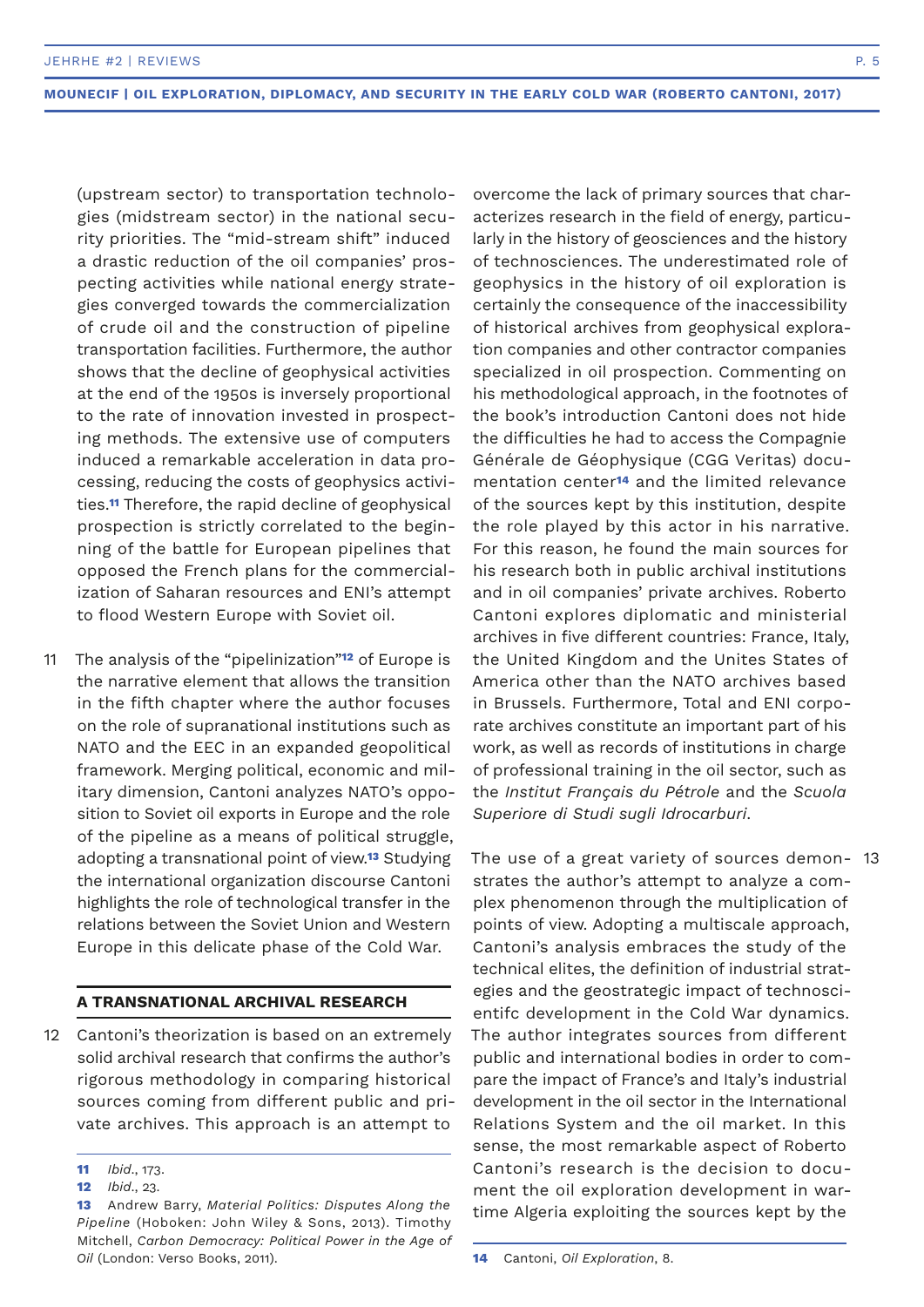US National Archives and Record Administration and the Italian *Archivio Storico Diplomatico Del Ministero degli Affari Esteri*. The Algerian war of independence having been perceived by French authorities as a matter of domestic policy, the adoption of an outside view helps the author not only to overcome the restricted access to French public archives but also to contextualize this event in the Cold War dynamics. In the same sense, ENI plans to support the construction of Soviet pipelines in Europe to ensure Italian self-sufficiency appears well documented by British Foreign Office and Ministry of Power files. But only the comparison with sources kept in NATO archives makes it possible to appreciate the importance of this event in the broader pattern characterized by the East-West struggle for energy security.

But the core of Cantoni's research is characterized by the massive recourse to corporate records kept in Total and ENI Historical Archives that reflects the author's attempt to create a dialogical relation between individuals, firms and governments in oil exploration history. According to the author, oil companies are a fundamental part of the "strategic information collecting apparatus"**15** implemented by states to fulfil the surveillance imperative and to gather strategic information. For this reason, oil companies' archival sources are mainly used to trace the activities of Total and ENI and the strategic role of their decision makers during the Cold War period. Official correspondence and notes kept in CFP president Victor De Metz and ENI president Enrico Mattei's files, helps the author to define the existing connections between oil company executives, political and diplomatic agents. In this sense, Total historical archives have provided many unreleased sources such as geostrategic studies and economic reports kept by the *Centre de Documentation et de Synthèse* and the CFP Secretary General's archives. Cantoni's work shows how Oil companies' historical archives are essential sources for the analysis of the Cold War geopolitical framework and particularly the cooperation between transnational actors and 14

governments in their quest for energy security. Considering the transnational dimension that characterizes technosciences, the study of the strategic role of geosciences in oil exploration industry adopting an historical perspective cannot bypass the cross analysis of existing public and private sources.

# **CONCLUSION**

The year 1962 marks the end of Roberto Cantoni's analysis of the oil exploration and diplomacy during the Cold War. Characterized by the end of the Algerian War, Enrico Mattei's death, the NATO Large-Diameter Pipe Embargo against the Soviet Union and the Cuba Missile Crisis, this really hectic year has caused a sharp caesura, both in the history of the Cold War and in the evolution of the international energy sector. The narrative stops at that time but the general analysis provided by the author highlights the importance of recurring long-term themes in energy history and the continuity between the recent past and present days.**16** The current dependency on Russian gas has replaced the Cold War dependency on Soviet oil**17** but the intertwinedness and the interdependence of national foreign policies and energy companies' strategies is still relevant nowadays in the attempt to limit Europe's energy vulnerability.

This analysis of the relations between tech-16 nosciences and diplomacy and the role of oil prospecting in national security opens a new transnational debate on oil exploration history, merging literature and archival sources from different national contexts. Cantoni's work is a synthesis of historical knowledge whose main outcome is a coherent attempt to unify different historiographical traditions. In doing so the author makes us aware of the risk of restraining the analysis of complex phenomena in energy history in a nation-based historiographical debate. Furthermore, Cantoni's argument highlights how the old-fashioned diplomatic history approach is not adapted to respond to the

15

**<sup>16</sup>** *Ibid*., 247.

**<sup>17</sup>** *Ibid*.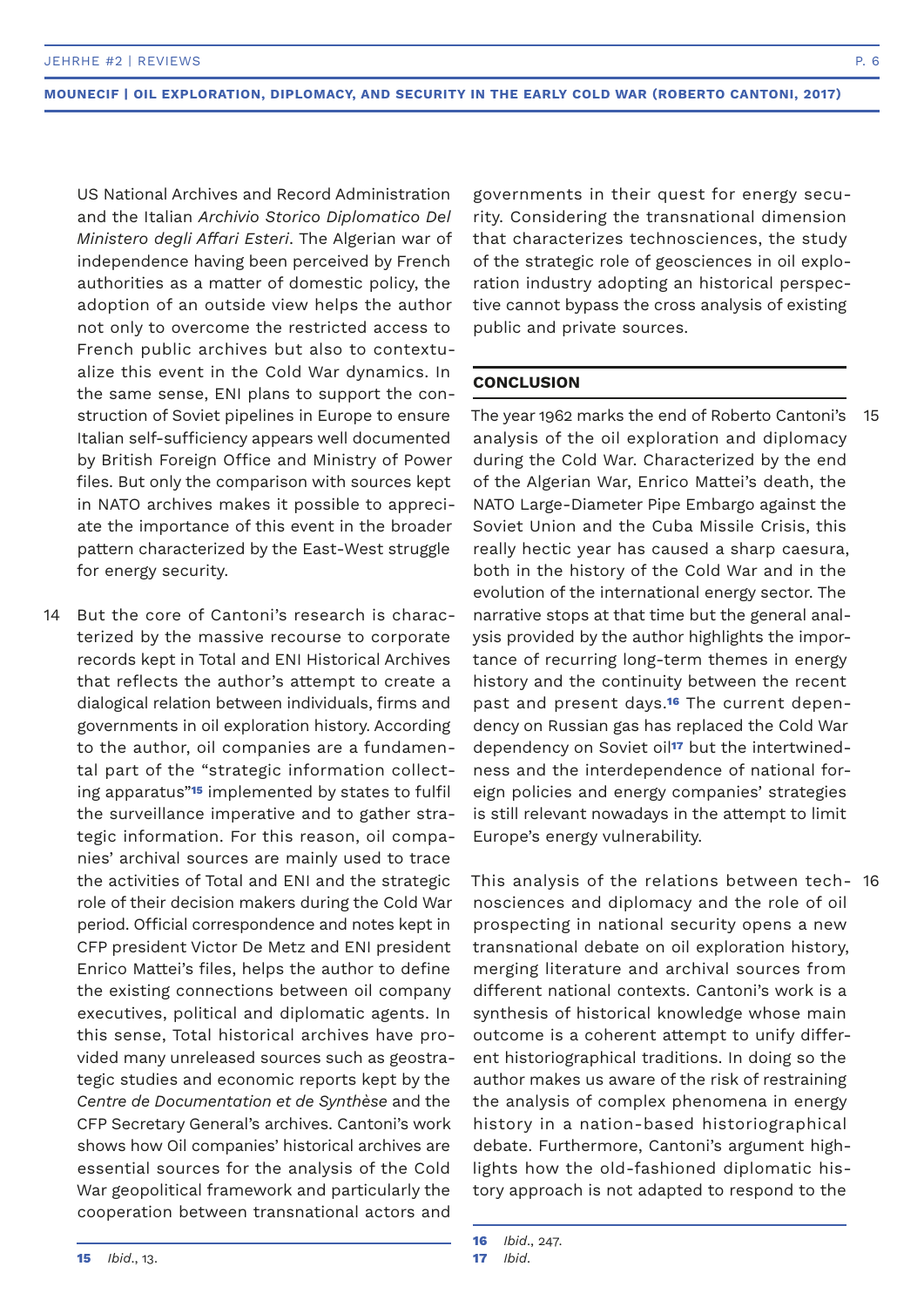ambitions of history of energy as a new field of research. Through the study of geosciences, the book replaces technology at the center of the narrative, reframing the role of technical elites in the development of oil industry. Examining the interplay of technicians, diplomats, entrepreneurs and intelligence agents, and the "permeability" of these categories**18** Cantoni proposes an original interpretation of the history of oil exploration during the early Cold War where a meticulous historical reconstruction meets a comprehensive analysis of the interaction between geoscience, strategic information and national diplomacy.